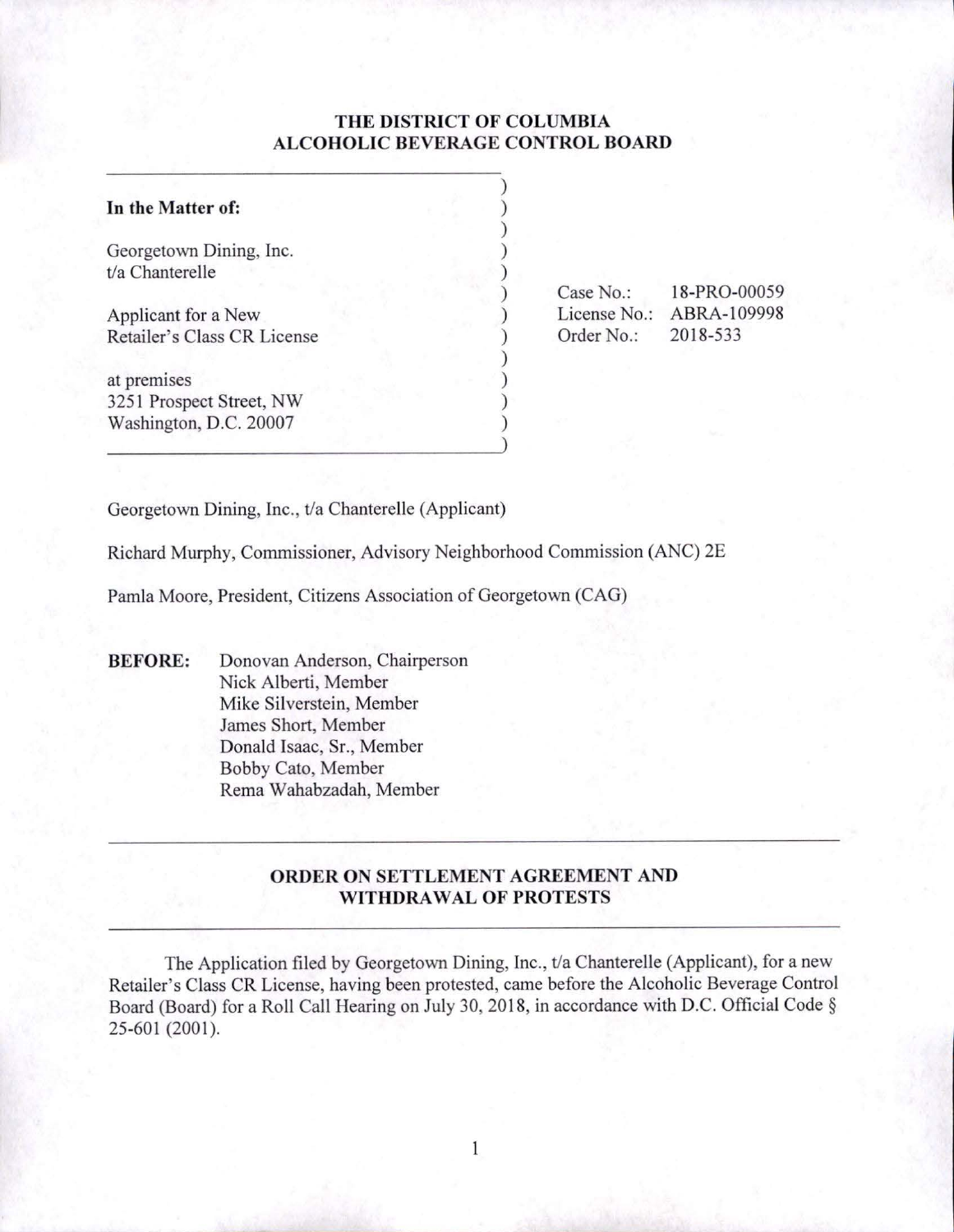The official records of the Board reflect that the Applicant, ANC 2E, and CAG have entered into a Settlement Agreement (Agreement), dated August 30, 2018, that governs the operation of the Applicant's establishment.

The Agreement has been reduced to writing and has been properly executed and filed with the Board. The Applicant; Commissioner Richard Murphy, on behalf of ANC 2E; and Pamla Moore, on behalf of CAG; are signatories to the Agreement.

This Agreement constitutes a withdrawal of the Protests filed by ANC 2E and CAG.

Accordingly, it is this 19th day of September, 2018, **ORDERED** that:

- 1. The Application filed by Georgetown Dining, Inc., t/a Chanterelle, for a new Retailer's Class CR License, located at 3251 Prospect Street, NW, Washington, D.C., is **GRANTED;**
- 2. The Protests of ANC 2E and CAG in this matter are hereby **WITHDRAWN;**
- 3. The above-referenced Settlement Agreement submitted by the Parties to govern the operations of the Applicant's establishment is **APPROVED and INCORPORATED**  as part of this Order, except for the following modification:

Section 6 (Enforcement) – The language "to petition the Alcoholic Beverage Control Board for issuance of an Order to Show Cause to compel the Applicant's compliance with the terms of this Agreement" shall be replaced with "to file a complaint with the Alcoholic Beverage Control Board."

The parties have agreed to this modification.

4. Copies of this Order shall be sent to the Applicant, ANC 2E, and CAG.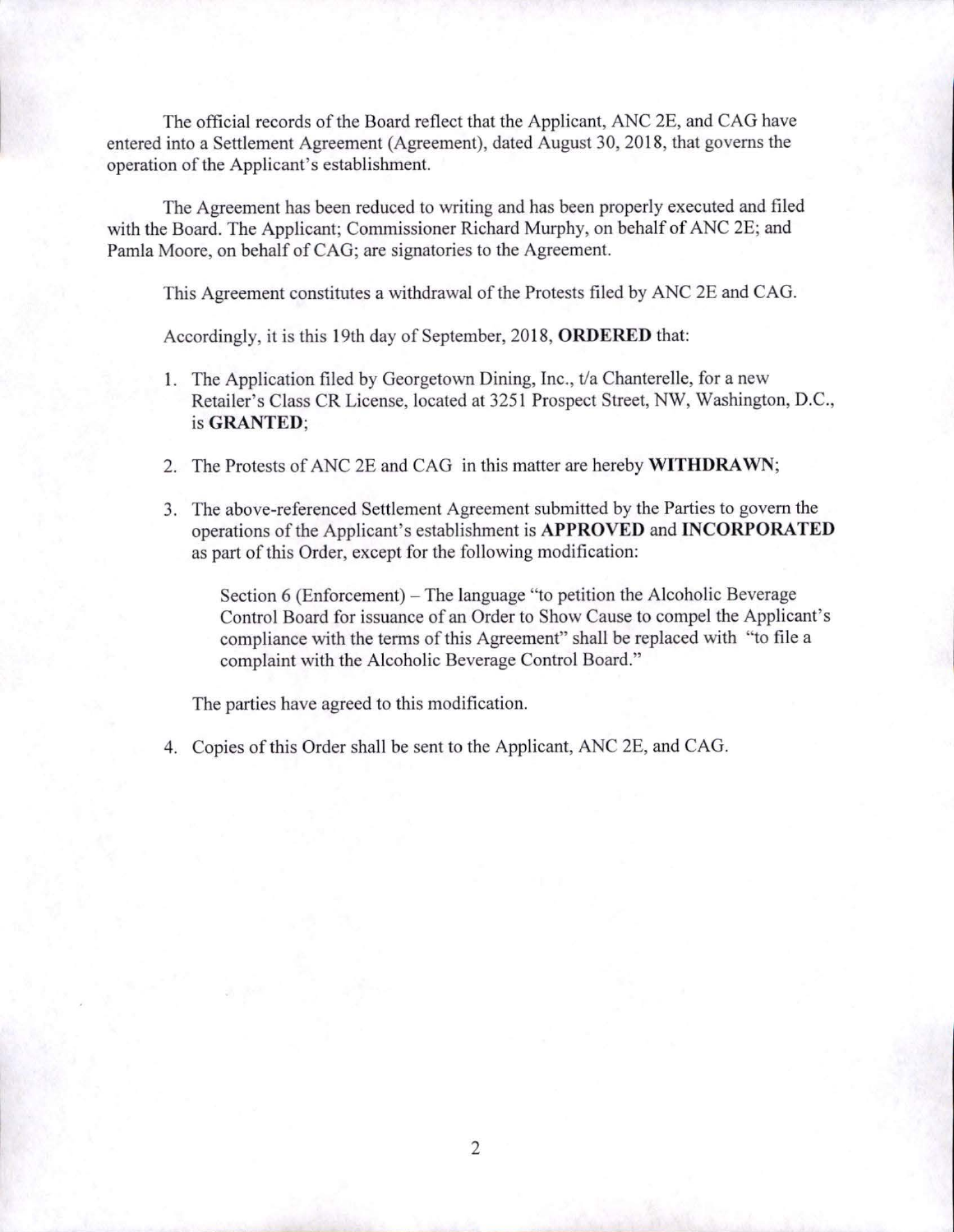District of Columbia Alcoholic Beverage Control Board

Donon Donovan/Anderson, Chairperson

Nick Alberti, Member

Mike Silverstein, Member

James Short, Member Donald Isaao, Sr. Member **Bobby** Cato, Memb

Rema Wahabzadah, Member

Pursuant to D.C. Official Code § 25-433(d)(1), any party adversely affected may file a Motion for Reconsideration of this decision within ten (10) days of service of this Order with the Alcoholic Beverage Regulation Administration, 2000 14<sup>th</sup> Street, N.W., Suite 400S, Washington, DC 20009.

Also, pursuant to section 11 of the District of Columbia Administrative Procedure Act, Pub. L. 90-614, 82 Stat. 1209, D.C. Official Code §2-510 (2001), and Rule 15 of the District of Columbia Court of Appeals, any party adversely affected has the right to appeal this Order by filing a petition for review, within thirty (30) days of the date of service of this Order, with the District of Columbia Court of Appeals, 430 E Street, N.W., Washington, D.C. 20001; (202/879- 1010). However, the timely filing of a Motion for Reconsideration pursuant to 23 DCMR § 1719 .1 (2008) stays the time for filing a petition for review in the District of Columbia Court of Appeals until the Board rules on the motion. See D.C. App. Rule 15(b) (2004).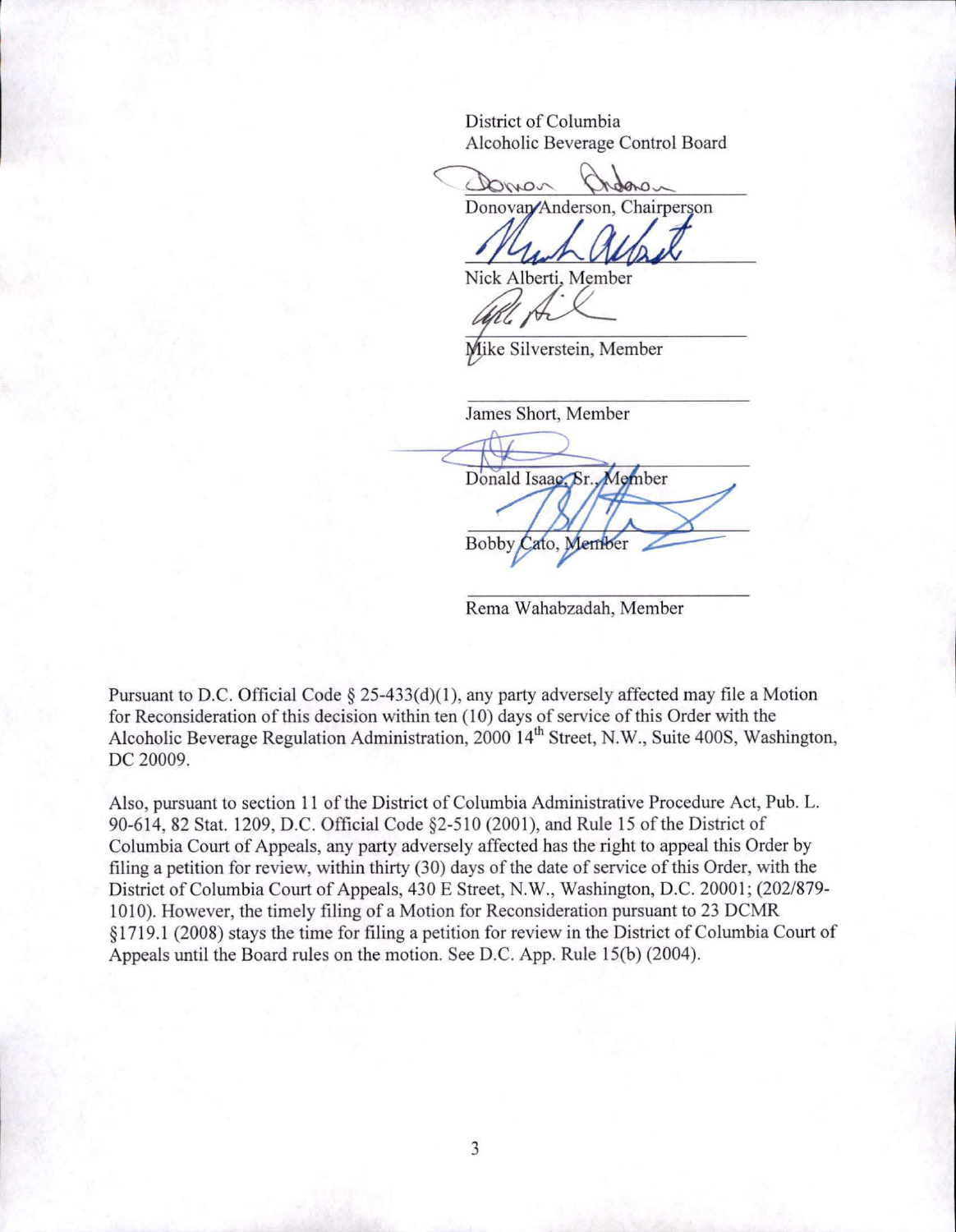#### **SETTLEMENT AGREEMENT**

Made this 30th day of August, 2018, by and between Georgetown Dining, Inc. t/a Chanterelle at 3251 Prospect Street, NW, Washington, D.C. (the" Applicant"), the Citizens Association of Georgetown ("CAG"), and ADVISORY NEIGHBORHOOD COMMISSION 2E (the "ANC").

### **WITNESSETH**

WHEREAS, Applicant's proposed restaurant is located in the Georgetown neighborhood of ANC 2E; and

WHEREAS, the parties desire to enter into this settlement Agreement commemorating their agreement regarding issues raised by Applicant's pending application for the issuance by the Alcoholic Beverage Regulation Administration ("ABRA") of a new Retailer's Class "C" Restaurant License;

NOW, THEREFORE, in consideration of the premises above recited, and the mutual covenants and promises set forth below, the parties agree as follows: ·

L Operating Hours. The Operating Hours of the establishment shall end at 2 A.M., Sunday through Thursday; and 3 A.M. Friday and Saturday. The Summer Garden and Sidewalk cafe areas will dose one hour prior to said times. The Applicant's kitchen will be open at all times the establishment is open.

2. Occupancy. Applicant shall operate a bona fide restaurant on its premises, with a seating capacity of 216 inside, a Summer Garden seating 60 and a Sidewalk Cafe seating 20, with no less than 10 feet between any element of the Sidewalk Cafe and the curb line running along the north side of Prospect Street.

...

3. **Noise.** 

**a.** There shall be no amplified music that can be heard outside of the enclosed premises,

b. Notwithstanding any contrary provision in any ABRA license issued to the Applicant, there shall be no live entertainment performed outside of the enclosed premises,

b. Applicant will not allow any noise to be generated in the Summer Garden or the Sidewalk Café that can be heard inside any residence, or more than 75 feet from the border of Applicant's premises,

c. Applicant will not accept deliveries to the establishment between the hours of 10:00 pm and  $7:00$  am; and

d. There shall be no dumping of bottles outside the establishment between the hours of 10:00 pm and 7:00 am.

e. Trash pick-up will not occur between the hours of 10:00 pm and 7:00 am.